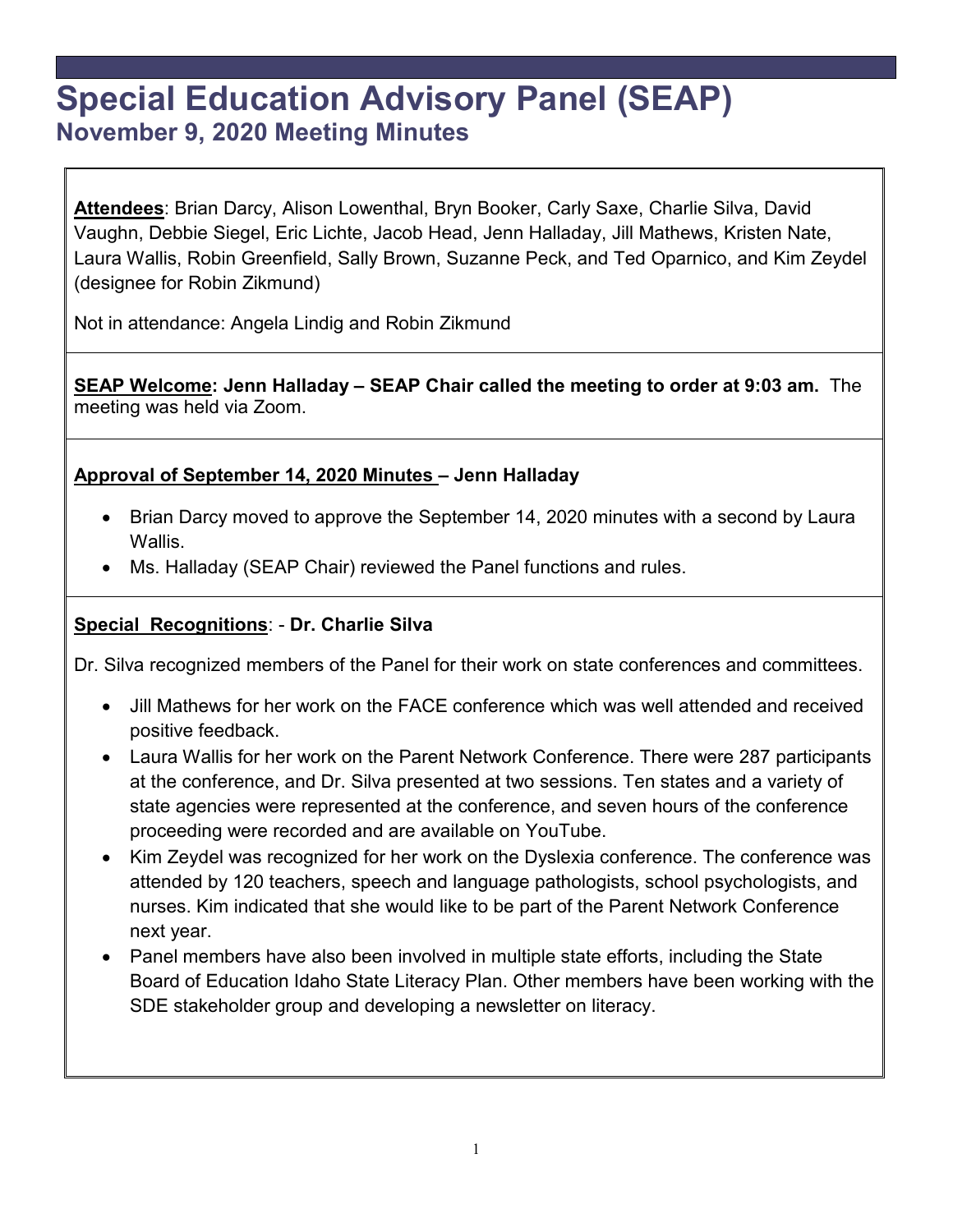• Laura Wallis is also involved in Youth Employment Services (YES) and updating resources, and assisting providers and families with services.

# **Federal and State Updates: Dr. Charlie Silva**

Federal

- As there will be a new Secretary of Education in January 2021, Idaho is waiting to see the changes at the state and national level.
- Idaho is in "cohort one" and had a review of fiscal procedures and policies by the US Department of Education, Office of Special Education Programs. The SDE is waiting to hear the results of the review.
- Dr. Silva did a presentation at the Parent Network Conference on seclusion and restraint. Regulations have not been put in place yet, but a new seclusion bill should be in draft form next month. Nothing will be in final form until after January 20, 2021. She will send any draft that she receives to the Parent Network and to IPUL.

# State

- Superintendent Ybarra has moved forward with her budget to present to the legislature in January 2021. She is asking for increases in teacher compensation and restoring the career ladder.
- The Department is doing its best to provide support to the 170 school districts in Idaho with regards to how they are each dealing with COVID 19.
- The Department did a two-part webinar on legal updates for administrators. The sessions were presented by Dr. Silva, Julie Mead (SESTA), and Elaine Eberharter-Maki, attorney. The webinars are available on the SDE website.

# **Breakout Groups**

Panel members were divided into three groups to answer questions related to COVID19.

- 1. How is hybrid education working in your school district, and what does this look like?
- 2. What kind of supports do teachers, schools, and families need to enhance hybrid learning, and what strategies could we use to help teachers and students deal with COVID?
- 3. What solutions are working in your School District?

Each group reported on their individual experiences, district issues, and needed supports. Comments included:

- Online instruction remains challenging, particularly for students in special education.
- Zoom calls have been helpful for communicating with parents/teachers.
- There are not always enough special education teachers when a district is 100% online.
- There are ongoing programs to get food to children who are homeless.
- Food banks are expanding in both rural and urban settings, as well as coat and backpack drives.
- Lots of families moving in from out of state and do not understand how IEP's will continue.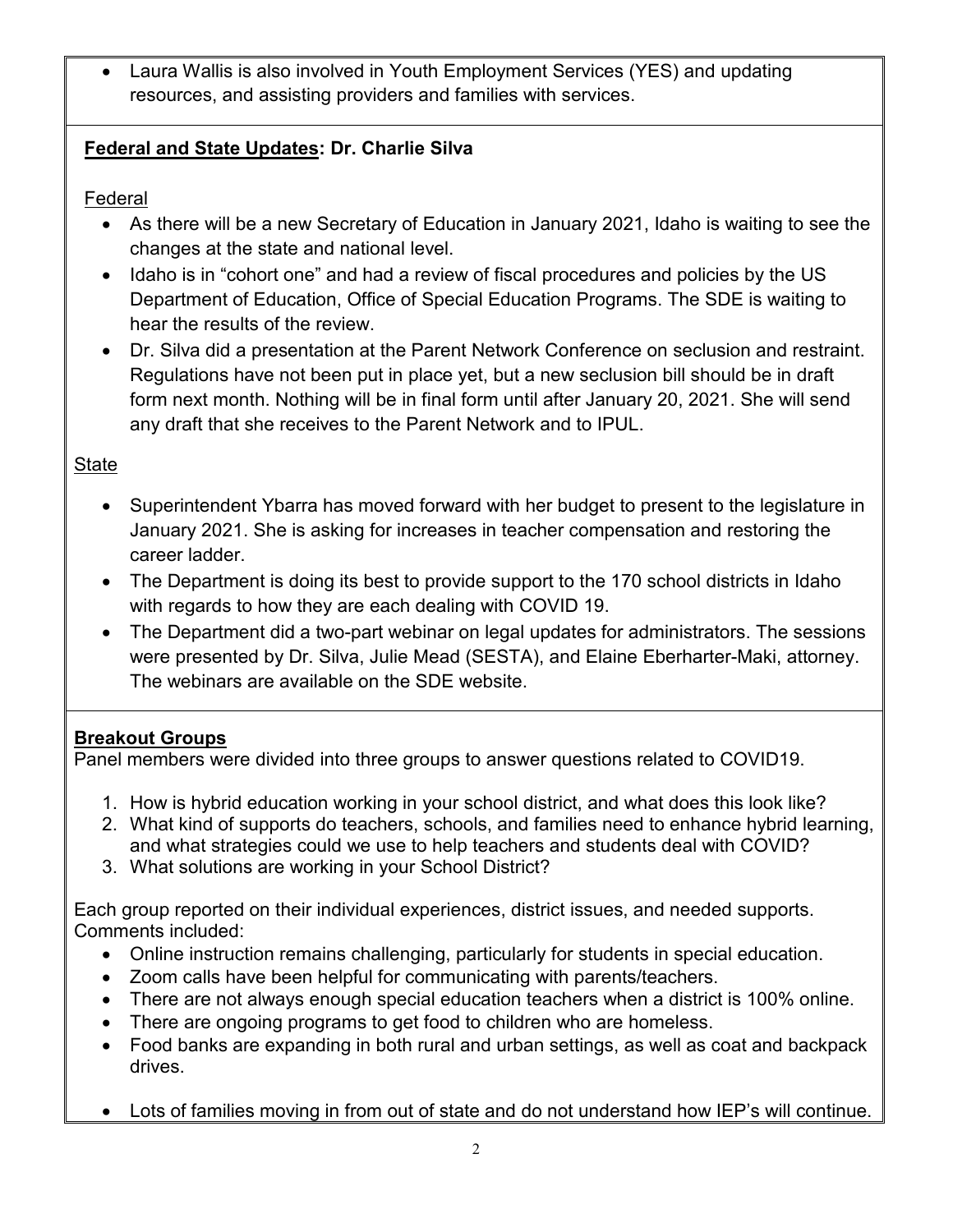- Parent-teacher conferences have been more effective with virtual formats.
- Six hours on-line is challenging.
- Students missing instruction.
- West Ada district continues to struggle with providing services to elementary/secondary students.
- Food stamps and support are being provided to foster families.

#### **Annual Performance Report (APR) Indicator 7- Early Childhood Outcomes – Alisa Fewkes/ Shannon Dunstan, SDE**

- Alisa Fewkes presented information on Indicator 7: Early Childhood Outcomes. COVID-19 has had an impact on data and the current targets. A question was presented to the Panel to get their feedback on two options.
	- The first option would be to establish a new baseline and targets that are realigned to the current data and would better measure improvement than the current targets. The current targets have been in place since 2013.
	- The second option would require a "pause" on establishing a new baseline and targets and prepare for 2022 submission.

## Results:

Option 1 - 11 members (4 members with a recommendation to review of data in 2 years) and

Option 2 – 4 members.

## **State Personnel Development Grant (SPDG) – Kailey Bunch-Woodson/Shannon Dunstan, SDE**

- The Department of Education submitted and has received a five-year State Personnel Development Grant (SPDG) from the US Department of Education, Office of Special Education Programs. The focus of the grant is to provide professional development to districts in Idaho in improving reading outcomes for students with disabilities in grades K-3. All awards have a major parent component, and the Department will partner with IPUL to include parents as decision makers.
- Panel members were asked to provide input regarding the SpDg plan and considerations when identifying parents to be on district leadership teams. Member comments included:
	- \*\* Choosing a range of parents, and not just parents that are typically on committees.
	- \*\* Being aware that parents are busy and to think of a variety of strategies that will allow them to be involved, such as recorded or virtual meetings,
	- \*\* Virtual modules could give more parents access.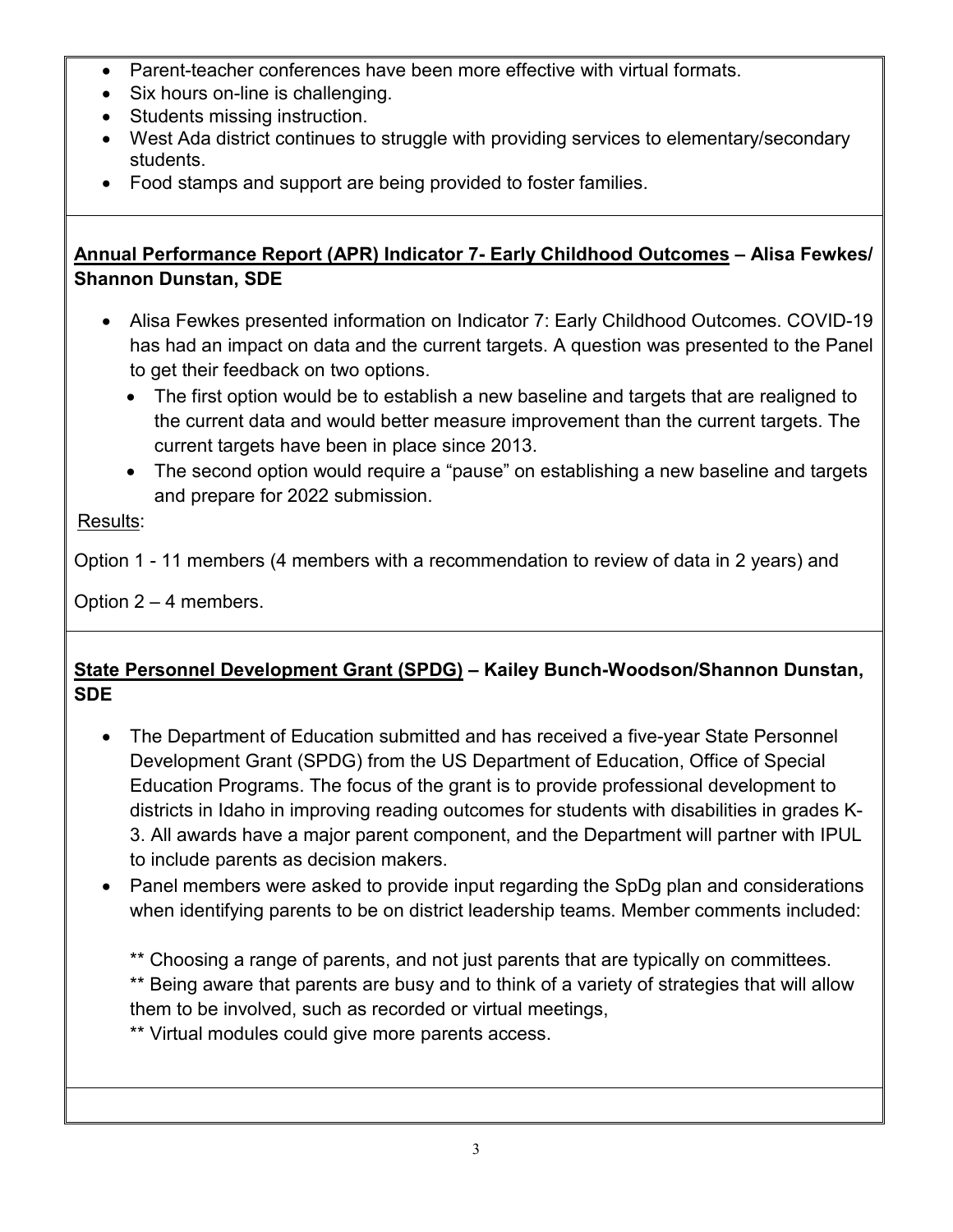## **Significant Disproportionality Reasonable Progress – Alisa Fewkes/Kailey Bunch-Woodson, SDE**

- Alisa presented information on state LEA's and meaningful reduction of significant disproportionality of students in Special Education. The issue presented is reasonable criteria for LEA's. She asked for input from SEAP members.
- Alison Lowenthal suggested that several volunteers from SEAP participate in a meeting with Alisa and Kailey to discuss the work that was done in the Director's Advisory Committee.
- The outcome of that meeting will be presented to SEAP at the February 8, 2021 meeting.

## **Draft IDAA Policy Performance Level Descriptions – Dr. Karren Streagle, SDE**

- Dr. Streagle updated the committee on IDAA Policy:
	- Idaho will administer the new Idaho Alternate Assessments (IDAAs) in spring 2021 and will hold standard setting workshops for ELA and math during the summer of 2021.
	- The purpose is to determine cut scores for the four performance levels: Level  $4 -$ Advanced, Level 3 – Proficient, Level 2 – Basic, and Level 1 – Below Basic.
	- In preparation for the standard setting workshops, we have to develop policy performance level descriptors (PLDs). Policy PLDs provide a brief description of the policy goals that are consistent across all grade-levels and content areas for each performance level on the assessment.
	- Dr. Streagle presented the working draft of the IDAA policy PLDs (see table 2 of the handout).
	- She will be taking feedback on the draft IDAA policy PLDs through Sunday, November 29, 2020 through the [online Draft IDAA Policy PLDs Feedback Survey](https://urldefense.com/v3/__https:/www.surveygizmo.com/s3/5968291/Draft-IDAA-Policy-PLDs-Feedback-Survey__;!!JYXjzlvb!0cPnjMnjkQwlbWDeA-MqARyeLoBWoDJkCD9thySDxx1Pm2xWkKzJtViB2BB974U$)*.*

#### **Wrap Up**

- Dr. Silva shared resources from the US Department of Education, Office of Special Education (OSEP). Fast Facts is a publication that includes facts on children ages 3-5 in Part B, with emotional disturbance and autism.
- She gave the Panel a homework assignment. Brenda will be sending a link to a presentation from the NASDE conference. The presentation is on inclusion, and she would like the Panel to review it and discuss the contents at the February 8 meeting.

#### **Meeting Adjournment**